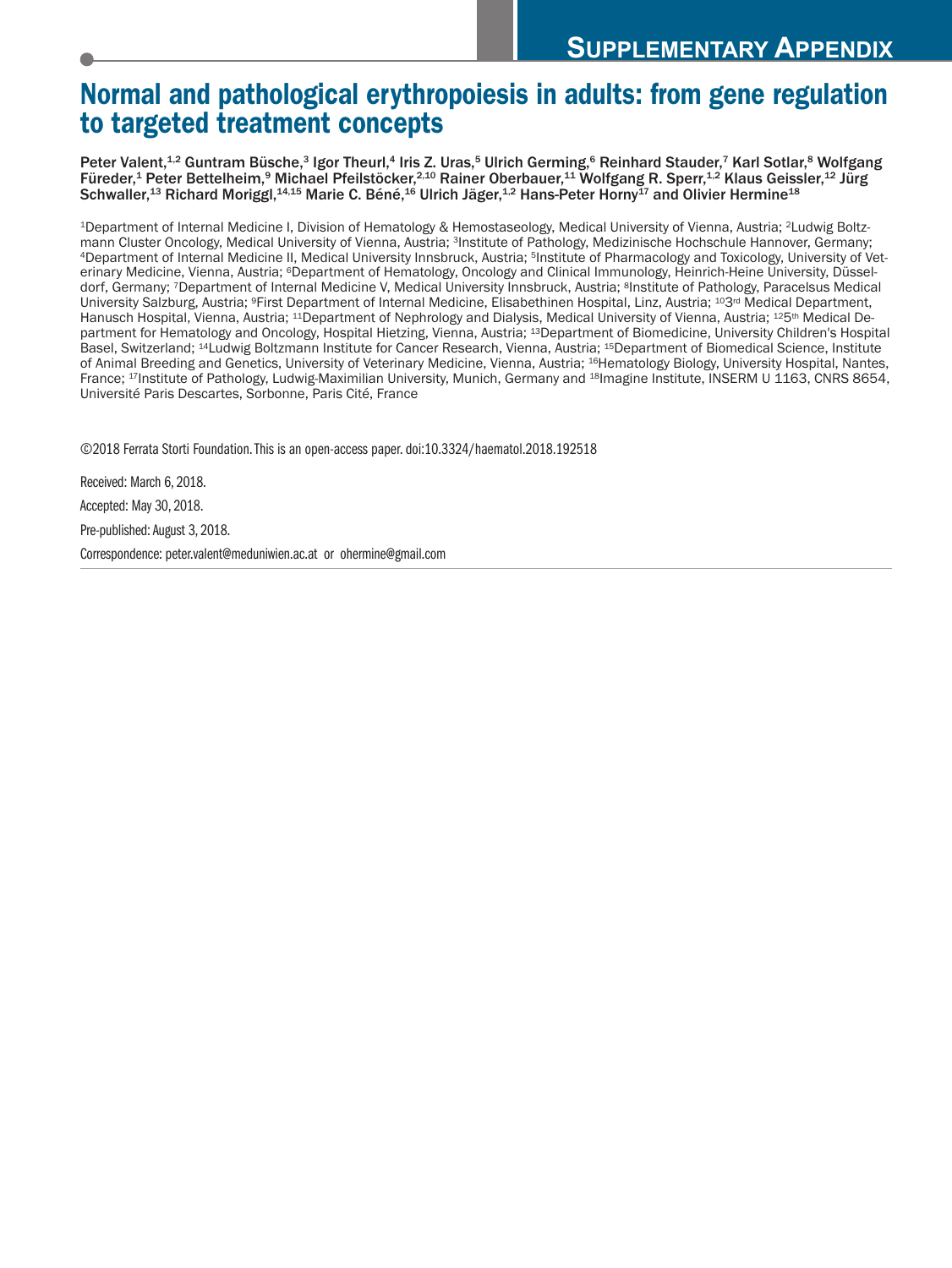# **Normal and pathologic erythropoiesis in adults: From gene regulation to targeted treatment concepts**

Peter Valent, Guntram Büsche, Igor Theurl, Iris Z. Uras, Ulrich Germing, Reinhard Stauder, Karl Sotlar, Wolfgang Füreder, Peter Bettelheim, Michael Pfeilstöcker, Rainer Oberbauer, Wolfgang R. Sperr, Klaus Geissler, Jürg Schwaller, Richard Moriggl, Marie C. Béné, Ulrich Jäger, Hans-Peter Horny, Olivier Hermine

## **1) Faculty Discussion and the Process of Generating Consensus Statements**

The Year 2017 Working Conference on Erythroid Disorders (subtitle: Normal and Neoplastic Erythropoiesis: From Gene Regulation to Targeted Treatment Concepts) was organized in Vienna in April 2017 (April 28-29, 2017). The related project with an in-depth discussion lasted from January 2017 until October 2017. The discussion phase was split into a pre-conference phase (via e-mails and smaller preparative meetings), the conference discussion and a post-conference discussion phase (April-October 2017). The consensus discussion and the consensus decision-making process were organized in accordance with published guidelines (Graham et al., 2011).

In the final discussion round, the paper-draft was discussed and adjusted based on input provided by all faculty members and available information. Open discussion points were discussed in the faculty (consensus group = co-authors) until a clear-cut result (100% of faculty members agreed) was obtained or no consensus was reached. Only those statements, criteria, and definitions that are based on a 100% consensus among all faculty members were included in the final document.

The final document and its content were approved by all faculty members (all coauthors) before submission. All actively contributing (only those) faculty members are included as co-authors on the final document.

#### **References**

Graham, R., Mancher, M., Wolman, D.M., Greenfield, S., Steinberg, E., eds, 2011. Institute of Medicine; Board on Health Care Services; Committee on Standards for Developing Trustworthy Clinical Practice Guidelines. Clinical Practice Guidelines We Can Trust. Washington, DC: National Academies Press.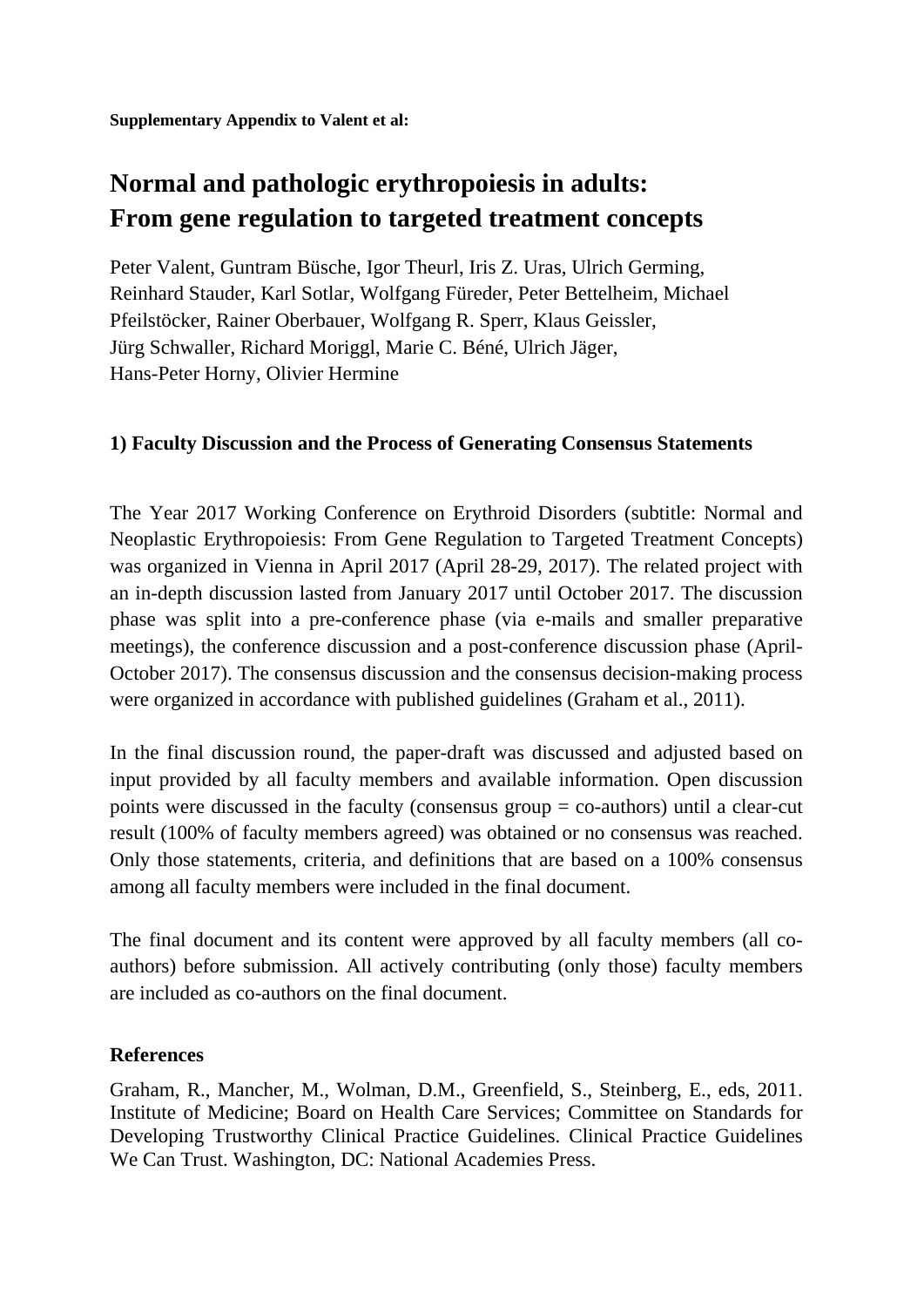#### **Supplemental Tables**

Supplemental Table S1

--------------------------------------------------------------------------------------- Variant Variant Main clinical features -------------------------------------------------------------------------------------- Acute erythroid leukemia Rapid course Chronic erythroid leukemia Chronic/smoldering Primary (*de novo*) erythroid leukemia No known preceding myeloid neoplasm Secondary erythroid leukemia Preceding myeloid neoplasm\*\* --------------------------------------------------------------------------------------

\*In addition to the classification proposed by the WHO, the erythroid leukemias can be sub-classified based on the clinical course of the patients and a known preceding myeloid neoplasm. \*\*Such preceding myeloid neoplasm usually is a myelodysplastic syndrome (MDS). However, secondary erythroid leukemia can also develop on the basis of other myeloid neoplasms such as chronic myeloid leukemia (see also Supplemental Figure S2).

Proposed variants of erythroid leukemia\*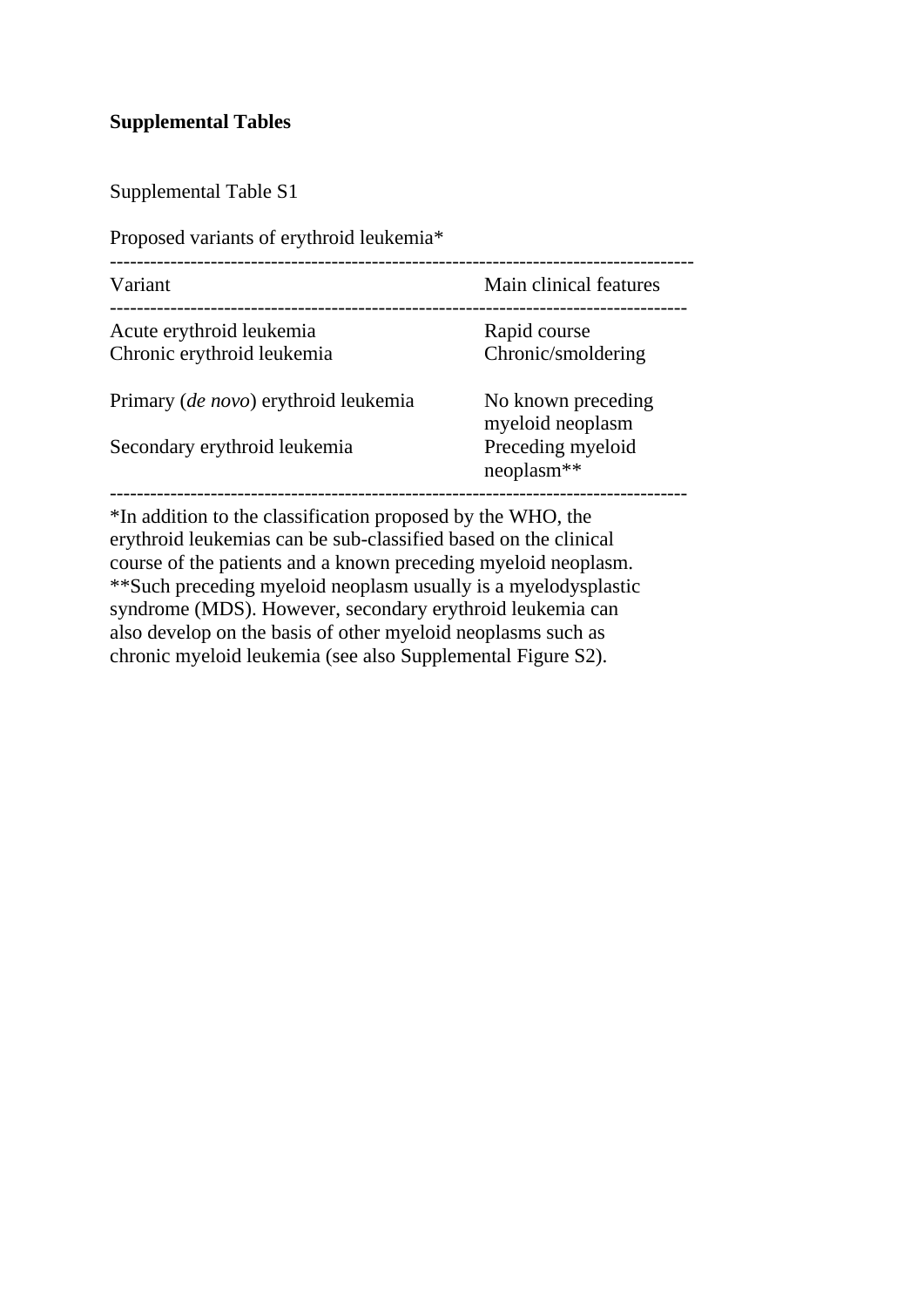#### **Supplemental Figures**



Supplemental Figure S1

**Core pathways driving** *JAK2***- or** *CALR***-mutated polycythemia vera (PV) and other myeloproliferative neoplasm (MPN) and secondary acute myeloid leukemia (AML)** 

A number of somatic mutations in various signaling molecules have been described (yellow stars). In PV and other MPN, *JAK* V617F and *CALR* mutations are frequently detected. The mutated onco-proteins initiate various signal transduction cascades and thereby contribute to disease evolution and progression. JAK2 binds to the cytosolic membrane proximal region of homodimeric cytokine receptors such as MPL (TPOR that can itself be mutated in MPN) and EPOR. Mutational events promote JAK2 activation (via receptor-ligand binding or gainof-function mutation such as JAK2V617F or Exon 8 deletion in JAK2) with hyperactive JAK2 tyrosine kinase activity that evokes subsequently high levels of STAT3 and predominantly STAT5 tyrosine phosphorylation. STAT3/5 activation stimulates the whole vicious cycle of cytokine signaling and various downstream oncogenic signaling pathways.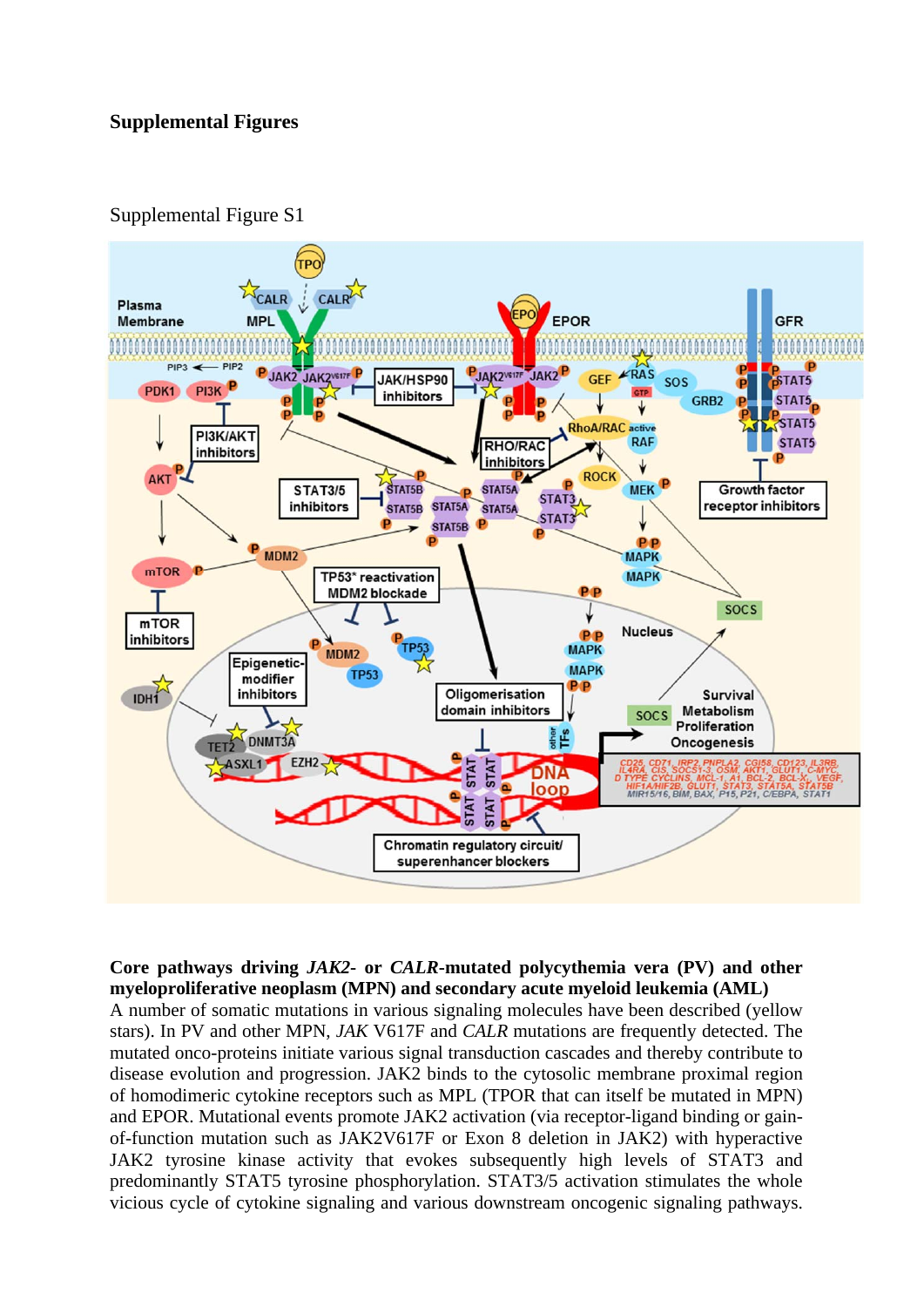The two STAT5 gene products STAT5A and STAT5B form un-phosphorylated anti-parallel homo- or heterodimers. STAT5 is efficiently transported into the nucleus via tyrosine phosphorylation, where it undergoes a large conformational change to a parallel dimer. High pYSTAT5 levels can form STAT oligomers involving also STAT3/5 tetramers and as a consequence DNA loops are formed that promote high oncogene transcription (in the grey shaded box key players = STAT3/5 target genes are shown: activated genes are labeled in red, repressed genes are labeled in blue). Nuclear shuttling and efficient transformation through STAT3/5 action requires also RAS-RAF-MAPK and PI3K-AKT signaling. These pathways facilitate oncogenic gene transcription to promote MPN cell survival, proliferation, vascularization, enhanced metabolism or migration of MPN cells. The expression of negative regulators such as the SOCS proteins are also induced by the JAK-STAT pathway, however they are not sufficient to block hyperactive JAK-STAT signaling and cannot bind JAK2 V617F. MPN or AML patient cells were also described to signal via growth factor receptors (GFR). Cytokine and growth factor receptors activate efficiently the RAS-RAF-MAPK and PI3K-AKT pathway that subsequently also triggers GTPase signaling through the RhoA/RAC-ROCK pathways. RhoA and RAC provide a nuclear shuttling function for STAT5 molecules and RAS controls metabolic function of mitochondrial STAT3. Mutated CALR is frequently found in MPN patients and it interacts with the MPL receptor at the endoplasmic reticulum Golgi apparatus through a Nglycosylation motif, promoting direct dimerization oddly via binding to the extracellular domain that then causes JAK2 and STAT5 hyperactivation with other important downstream signaling. Loss-of-function mutations in the critical tumor suppressor protein TP53 are frequent in MPN patients that progress to secondary AML and the mutated TP53\* boosts STAT5 transcription. Furthermore, various epigenetic-modifier proteins are found to be mutated in MPN patients, including isocitrate dehydrogenase 1 (IDH1), methylcytosine dioxygenase TET2, DNA methyltransferase 3A (DNMT3A), polycomb group protein ASXL1 and the histone methyltransferase protein of polycomb repressive complex 2 (PRC2) EZH2. Promising therapeutic agents to target these key proteins/pathways in MPN/AML have been developed and are summarized here as black boxes. CALR, calreticulin; TPO, thrombopoietin; EPO, erythropoietin; TF, transcription factor; GEF, guanine exchange factor; SOS, son of sevenless; GTP, guanine triphosphate; mTOR, mechanistic target of rapamycin.